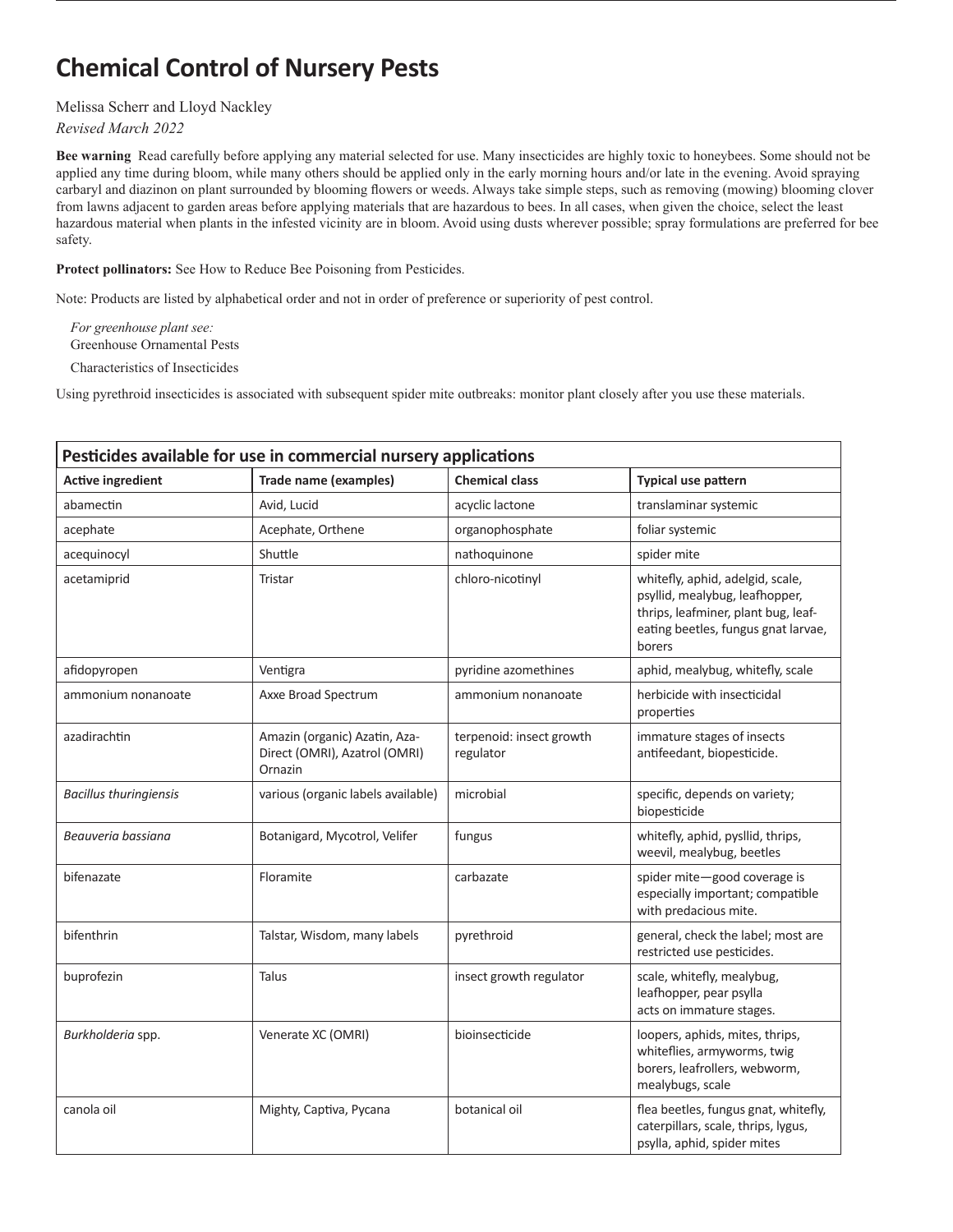| Pesticides available for use in commercial nursery applications |                              |                                                |                                                                                                                                                 |
|-----------------------------------------------------------------|------------------------------|------------------------------------------------|-------------------------------------------------------------------------------------------------------------------------------------------------|
| <b>Active ingredient</b>                                        | <b>Trade name (examples)</b> | <b>Chemical class</b>                          | Typical use pattern                                                                                                                             |
| carbaryl                                                        | Carbaryl 4L - Sevin          | carbamate                                      | general, check label for pest list.                                                                                                             |
| chlorfenapyr                                                    | Pylon                        | pyrroles                                       | spider mites, thrips, fungus gnats,<br>caterpillars                                                                                             |
| chlorantraniliprole                                             | Acelepryn                    | anthranilic diamide                            | caterpillar, Japanese beetle, white<br>grub                                                                                                     |
| Chromobacterium                                                 | Grandevo                     | microbial                                      | general, check the label for pest<br>lift.                                                                                                      |
| cinnamaldehyde                                                  | Seican                       |                                                | borer, plant bug, mite, lepidoptera,<br>scale, lygus, mealybug, thrips,<br>fungus gnat,                                                         |
| citric acid                                                     | PureAg                       |                                                | tick, fly, mosquito, aphid                                                                                                                      |
| citronella/farneson/geraniol/<br>nerolidol                      | <b>Biomite</b>               | botanical                                      | mite                                                                                                                                            |
| clofentezine                                                    | Ovation                      | tetrazine                                      | spider mite                                                                                                                                     |
| clothianidin                                                    | Arena                        | neonicotinoid                                  | aphid, mealybug, whitefly, adelgid,<br>lacebug, leaf beetle, psyllid, root<br>weevils, systemic                                                 |
| corn oil                                                        | Circadian Sunrise            |                                                | rust mite, whitefly, leafhopper,<br>spider mite, aphid, mealybug                                                                                |
| cottonseed oil                                                  | <b>Furious</b>               | mineral oil                                    | spray control, broad spectrum                                                                                                                   |
| cryolite                                                        | Cryolite Bait                | inorganic                                      | weevils                                                                                                                                         |
| cyantraniliprole                                                | Mainspring                   | raynoid                                        | plant bug, lepidoptera, soft scale,<br>thrips, whitefly, Japanese beetle                                                                        |
| cyclaniliprole                                                  | Sarisa                       | diamide                                        | adelgid, aphid, borer, lace bug,<br>leafminer, mealybug, midge,<br>psyllids, root weevil, sawfly, soft<br>scale, thrips, Japanese beetle        |
| cyclaniliprole/flonicamid                                       | Pradia                       | diamide                                        | adelgid, aphid, borer, lace bug,<br>leafminer, mealybug, midge,<br>psyllids, root weevil, sawfly, soft<br>scale, thrips, stinkbug               |
| cyflumetofen                                                    | <b>Sultan Miticide</b>       | nitrile                                        | mites                                                                                                                                           |
| cyfluthrin                                                      | Decathlon                    | pyrethroid                                     | general - check the label; restricted<br>use pesticide.                                                                                         |
| cyfluthrin/imidacloprid                                         | <b>Discus</b>                | pyrethroid/neonicotinoid                       | general - check the label;<br>combination product;<br>systemic; restricted use pesticide.                                                       |
| cyhalothrin-gamma                                               | Declare                      | pyrethroid                                     | deciduous shade tree ornamental<br>general use, check the label                                                                                 |
| cypermethrin                                                    | Enforcer                     | pyrethroid                                     | ant, silverfish, sowbug, earwig,<br>spider, tick<br>greenhouse, seed house, and<br>commercial building treatments;<br>restricted use pesticide. |
| cyromazine                                                      | Citation                     | triazine: insect growth<br>regulator           | acts on immature fungus gnat, leaf<br>miner, shore fly.                                                                                         |
| diazinon                                                        | Diazinon                     | organophosphate                                | general; restricted use pesticide.                                                                                                              |
| diflubenzuron                                                   | Dimilin 4L, Adept, Diflumax  | benzyl phenyl urea: insect<br>growth regulator | acts on immature stages, conifer<br>nursery lepidopteran pests;<br>restricted use pesticide.                                                    |
| dimethoate                                                      | Dimethoate                   | organophosphate                                | general - check the label; systemic.                                                                                                            |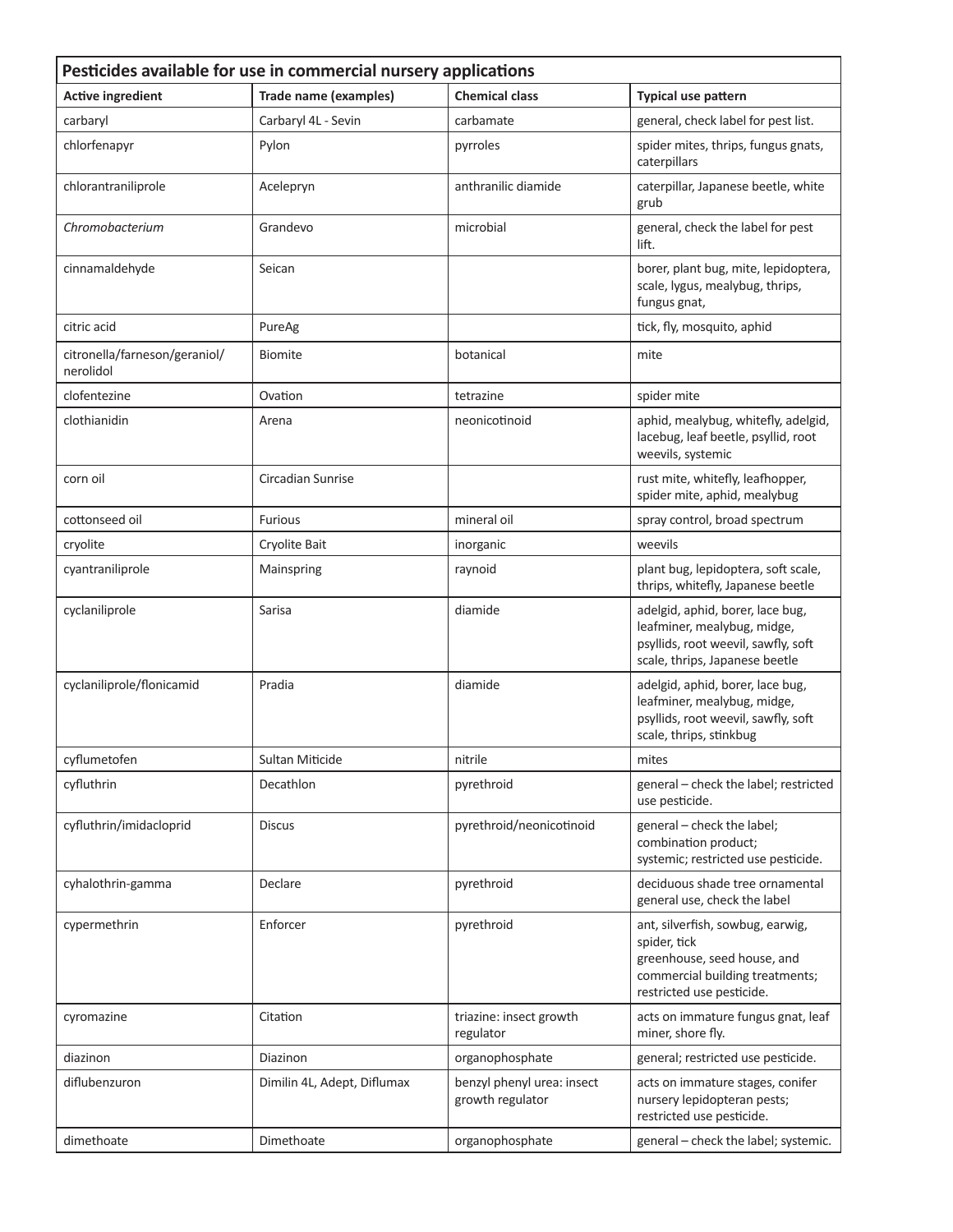| Pesticides available for use in commercial nursery applications |                                           |                                      |                                                                                                                                      |
|-----------------------------------------------------------------|-------------------------------------------|--------------------------------------|--------------------------------------------------------------------------------------------------------------------------------------|
| <b>Active ingredient</b>                                        | Trade name (examples)                     | <b>Chemical class</b>                | Typical use pattern                                                                                                                  |
| dinotefuran                                                     | Safari                                    | neonicotinoid                        | aphid, adelgid, mealybug, whitefly,<br>fungus gnat, weevil, psyllid,<br>bagworm, borer, Japanese beetle,<br>thrips, scale; systemic. |
| emamectin benzoate                                              | Tree-age, Mectinite                       | benzoate                             | aphid, leafminer, sawfly, borer,<br>mites, lepidoptera; conifer and<br>forest nursery, ornamentals and<br>seed orchards              |
| entomopathogenic nematode<br>(live)                             | Heterorhabditis spp.,<br>Steinernema spp. | microbial                            | soil pests such as root weevil.                                                                                                      |
| esfenvalerate                                                   | Fenvastar EcoCap, Asana, Ztrate           | pyrethroid                           | spiders, scorpions, check the label<br>for other pests.                                                                              |
| ethoprop                                                        | Mocap                                     | organophosphate                      | nematode, symphylan, field<br>nurseries only, pre-plant only:<br>easter lilies (Curry County, OR); SLN<br>OR-120005.                 |
| etoxazole                                                       | TetraSan                                  | oxazolin; insect growth<br>regulator | spider mite                                                                                                                          |
| fenazaquin                                                      | Magus Miticide                            | quinazoline                          | spider mite, whitefly                                                                                                                |
| fenbutatin oxide                                                | Vendex, Meraz                             | organotin                            | spider mite                                                                                                                          |
| fenpropathrin                                                   | Tame 2.4 EC                               | pyrethroid                           | general - check the label;<br>restricted-use pesticide                                                                               |
| fenpropathrin/acephate                                          | Tame/Orthene TR                           | pyrethroid, organophosphate          | lepidoptera, spider mite, lace bug,<br>whitefly, fungus gnat, scale, thrips,<br>aphid, mealybug, lygus                               |
| fenpyroximate                                                   | Akari                                     | phenoxypyrazole                      | spider mite, broad mite, cyclamen<br>mite, eriophyid mite, mealybug                                                                  |
| flonicamid                                                      | Aria Insecticide                          | pyridinecarboxamide                  | aphid, thrips, whitefly, scale<br>leafhopper, mealybug, plant bug                                                                    |
| flupyradifurone                                                 | Altus                                     | butenolides                          | leafminer, leafhopper, mealybug,<br>lace bug, scale, whitefly, aphid,<br>psylla                                                      |
| geraniol                                                        | Keyplex Ecotrol Plus                      | botanical                            | mite, thrips, leaf miner, aphid,<br>mealybug, leafminer, armyworm,<br>flea beetle, fungus gnat, scale                                |
| GS-omega/kappa-HXTX-HV1A                                        | Spear-Lep                                 | fatty acid                           | tomato hornworm, omnivorous<br>leafroller, armyworm, looper                                                                          |
| hexythiazox                                                     | Hexagon                                   | organosulfur                         | spider mite, ovicidal, larvicidal                                                                                                    |
| hydramethylnon                                                  | Amdro, MaxForce                           | trifluoromethyl<br>aminohydrazone    | ant, cockroach, earwig, silverfish                                                                                                   |
| imidacloprid                                                    | Imidacloprid, Marathon                    | chloronicotinyl                      | general - check the label; systemic                                                                                                  |
| indoxacarb                                                      | Advion Fire Ant Bait                      | carbamate                            | fire ant                                                                                                                             |
| iron phosphate                                                  | Bug-N-Sluggo                              |                                      | slug, snail                                                                                                                          |
| Isaria fumosorosea strain 97                                    | Preferal Microbial Insecticide,<br>Ancora | microbial                            | general - check the label                                                                                                            |
| lambda-cyhalothrin                                              | Cyonara, Scimitar GC                      | pyrethroid                           | general - check the label; restricted<br>use pesticide                                                                               |
| malathion                                                       | Malathion 5EC, Fyfanon,                   | organophosphate                      | check the label for non-tolerant<br>plants                                                                                           |
| metaflumizone                                                   | Siesta Insecticide Fire Ant Bait          | semicarbazones                       | fire ant                                                                                                                             |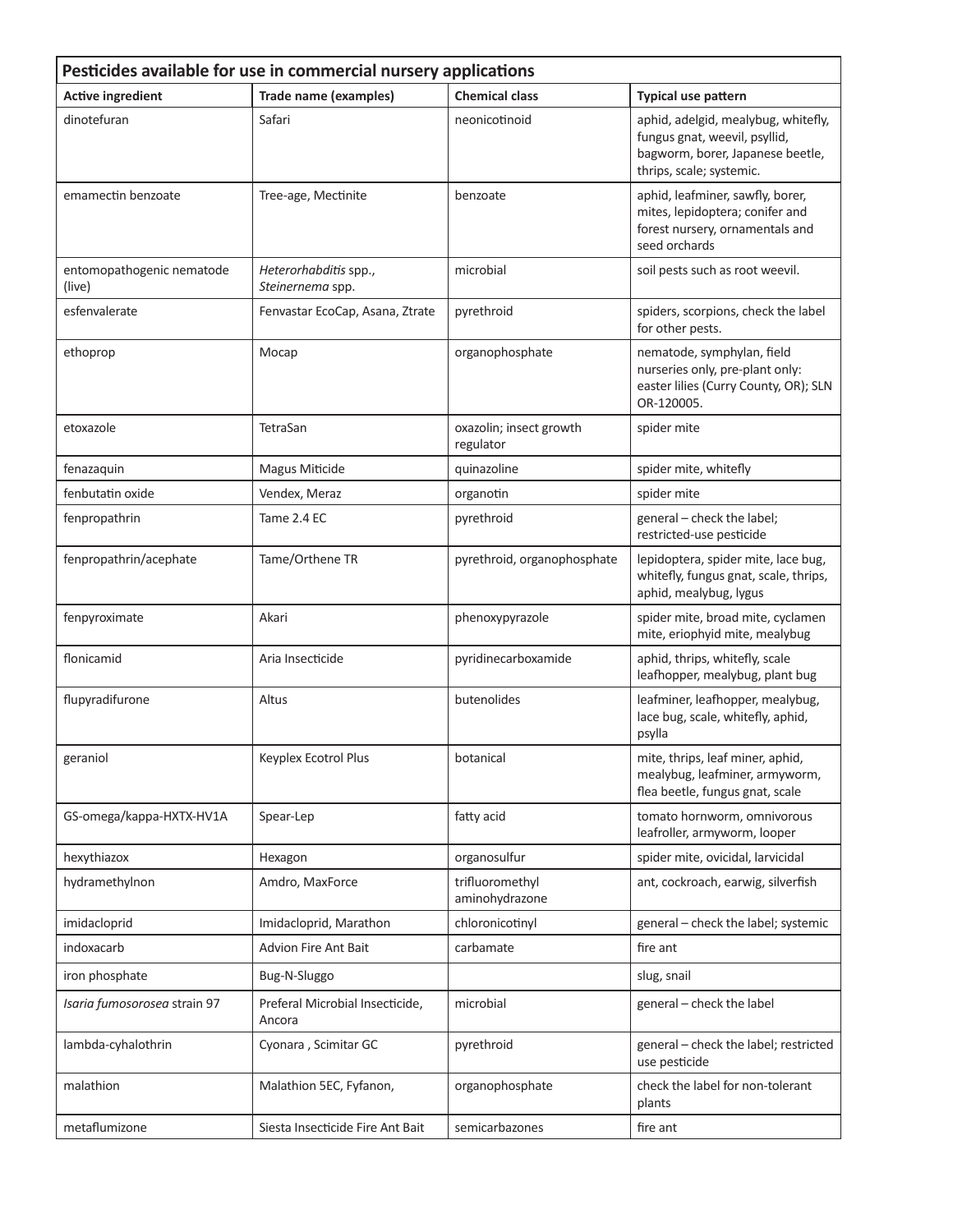| Pesticides available for use in commercial nursery applications |                                                      |                         |                                                                                                  |
|-----------------------------------------------------------------|------------------------------------------------------|-------------------------|--------------------------------------------------------------------------------------------------|
| <b>Active ingredient</b>                                        | <b>Trade name (examples)</b>                         | <b>Chemical class</b>   | <b>Typical use pattern</b>                                                                       |
| Metarhizium anisopliae strain 52                                | Met 52, Tick-Ex EC                                   | biological, fungus      | root weevil grubs, mite, whitefly,<br>thrips                                                     |
| methiocarb                                                      | Mesurol                                              | carbamate               | slug, snail, aphid, thrips; restricted<br>use                                                    |
| methoxyfenozide                                                 | Intrepid 2F                                          | diacylhydrazine         | caterpillar                                                                                      |
| mineral oil, petroleum distillate                               | Various                                              | oil                     | soft-bodied pests                                                                                |
| neem oil, clarified hydrophobic<br>extract                      | Triact (OMRI), Ecoworks EC                           | botanical oil           | fungicide, miticide, insecticide,<br>whitefly, mealybug, aphid,<br>leafhopper                    |
| novaluron                                                       | Pedestal                                             | benzoylphenyl urea      | whitefly, thrips, leafminer,<br>armyworm; insect growth regulator                                |
| oil of rosemary/peppermint                                      | Ecotec Broad Spectrum (OMRI)                         | botanical/botanical oil | aphid, beetle, caterpillar, fungus<br>gnat, shorefly, leafhopper,<br>leafminer, mite, soft scale |
| permethrin                                                      | Permethrin, Loveland, Arctic<br>many labels          | pyrethroid              | general - check the label; most are<br>restricted-use pesticides                                 |
| phosmet                                                         | Imidan                                               | organophosphate         | birch leafminer, slug, gypsy moth,<br>Japanese beetle, tent caterpillar,<br>mealybug             |
| phosphorus acid                                                 | Mite-Phite                                           |                         | spider mite                                                                                      |
| polyhedral occlusion bodies                                     | Helicovex                                            |                         | tomato fruitworm, budworm, corn<br>earworm                                                       |
| potassium laurate                                               | M-Pede, Insecticidal Soap<br>(several OMRI, organic) | soap                    | general, contact only, no residual.                                                              |
| potassium silicate                                              | SIL-Matrix                                           |                         | aphid, mite, whitefly                                                                            |
| propargite                                                      | Omite                                                | organosulfur            | mite                                                                                             |
| propyleneglycol monolaurate                                     | Acaritouch                                           | fatty acid monoester    | spider mite - good contact<br>required.                                                          |
| pymetrozine                                                     | Endeavor                                             | triazine                | aphid, whitefly                                                                                  |
| pyrethrins/piperonyl butoxide<br>(PBO)                          | PT 1600 X-clude, PT Pyrethrum<br>TR                  | pyrethrins/synergist    | general - check the label.                                                                       |
| pyrethrins/canola                                               | PyGanic Dust (OMRI), Mighty                          | pyrethrins              | general - check the label.                                                                       |
| pyridaben                                                       | Sanmite                                              | pyridazinone            | spider mite, whitefly                                                                            |
| pyridalyl                                                       | Overture                                             | unclassified            | lepidoptera, thrips                                                                              |
| sodium borate complex                                           | Prev-Am Ultra                                        | inorganic               | aphid, leafhopper, lygus, mealybug,<br>mite, thrips, whitefly, scale                             |
| sodium laurel sulfate, sorbic<br>acid, potassium salt           | <b>ALL PHASE</b>                                     |                         | rust mite                                                                                        |
| soybean oil                                                     | Golden Pest Spray Oil                                |                         | spider mite, fungus gnat, lace bug,<br>whitefly, leafminer, scale, aphid,<br>mealybug            |
| spinetoram, sulfoxaflor                                         | Xxpire                                               | spinosyns               | bagworm, looper, spider mite,<br>tussock moth, lacebug                                           |
| spinosad                                                        | Conserve, Entrust                                    | fungal metabolite       | thrips, caterpillar, midge                                                                       |
| spiromesifen                                                    | Savate Miticide                                      | ketoenole               | spider mite, broad mite, cyclamen<br>mite, false spider mite, eriophyid<br>mite, whitefly        |